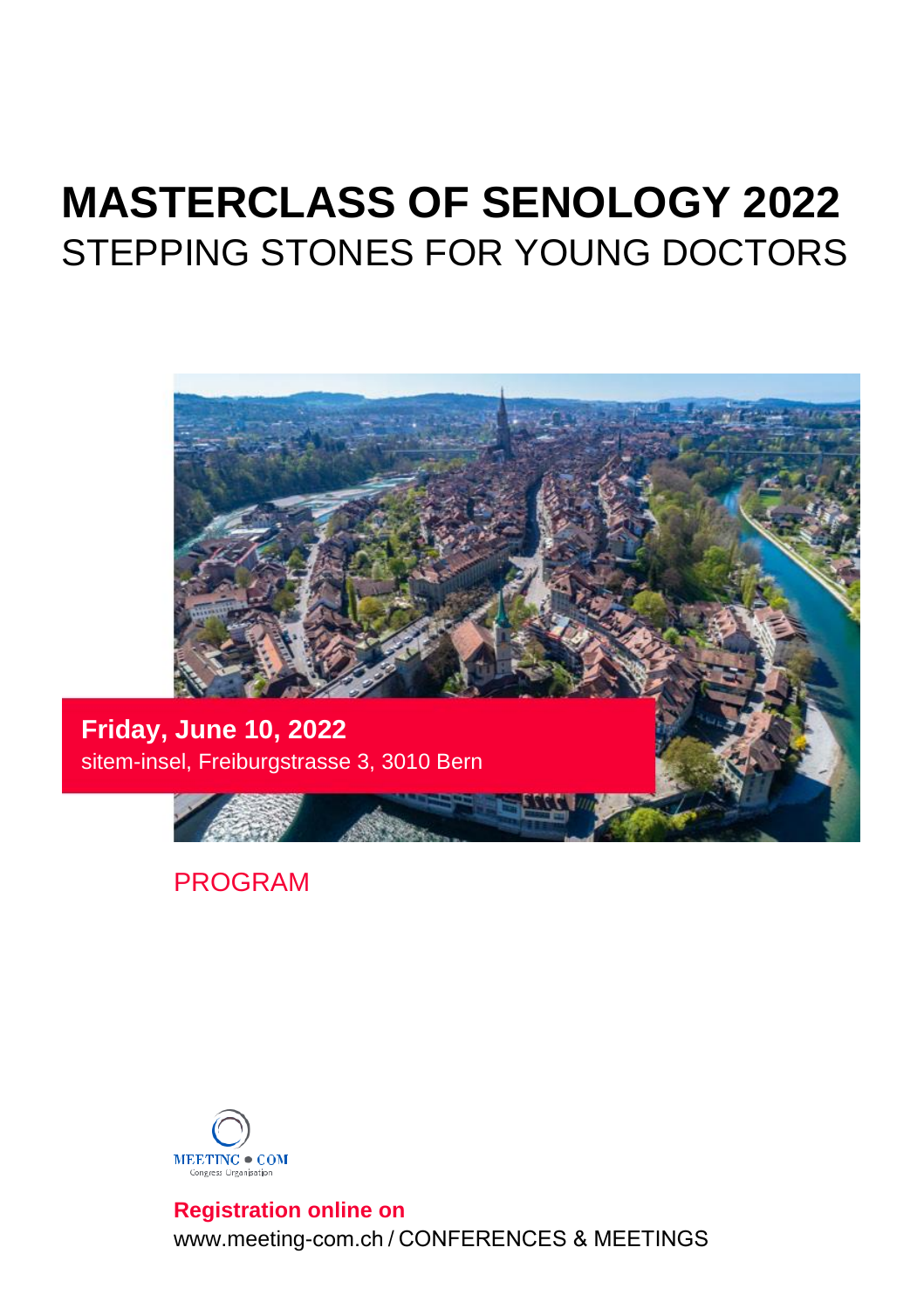## Welcome word

The SSS launched the YSSS (Young Swiss Society Senologists) subgroup in 2018, chaired by Dr. Thanh Lam (Geneva) who was asked to recruit young doctors (up to 45 years of age) who would like to continue their education in the field of senology.

Due to the pandemic situation we had to postpone the planned Masterclass. Our goal is to connect young senologist, to exchange ideas, to discuss current topics and to give an overview of our interesting field of work as an educational tool.

Dr. Thanh Lam in cooperation with PD Dr. Rauh (Bern) are now organising a Masterclass for young potential senologists.

We look very much forward to welcoming you finally to this masterclass in Bern.

On behalf of the scientific committee, *Swiss Society of Senology*



Dr Thanh Lam PD Dr Claudia Rauh

# Kind thanks to our sponsors

# Friday, June 10, 2022

| 08.00-08.45 | Registration & welcome coffee                                                            |  |  |
|-------------|------------------------------------------------------------------------------------------|--|--|
| 08.50-09.00 | Welcome word                                                                             |  |  |
|             | Thanh Lam, Geneva; Claudia Rauh, Bern                                                    |  |  |
| 09.00-09.30 | How to use pubmed Kristina Palmer, Bern                                                  |  |  |
| 09.30-10.00 | How to write a scientific article<br>Anne-Sophie Hamy-Petit, Paris                       |  |  |
| 10.00-10.30 | What are preinvasive lesions<br>Constanze Elfgen, Zurich                                 |  |  |
| 10.30-11.00 | <b>Coffee break</b>                                                                      |  |  |
| 11.00-11.30 | Invasive carcinoma<br>Zsuzsanna Varga, Zurich                                            |  |  |
| 11.30-12.00 | Genomic test, for whom?<br>Olivia Pagani, Lugano (tbc)                                   |  |  |
| 12.00-13.00 | <b>Lunch buffet</b>                                                                      |  |  |
| 13.00-13.30 | Oncoplasty, tips and tricks<br>Thanh Lam, Geneva; Claudia Rauh, Bern                     |  |  |
| 13.30-14.00 | When is a MRI indicated? Diomidis Botsikas, Geneva                                       |  |  |
| 14.00-14.30 | How to perform an SNLE, TAD and axillary dissection<br>Walter Weber, Basel               |  |  |
| 14.30-15.00 | Prosthesis, mammary reduction: tips and tricks<br>Martin Haug, Basel                     |  |  |
| 15.00-15.30 | <b>Coffee break</b>                                                                      |  |  |
| 15.30-16.00 | Why should we administrate neoadjuvant chemotherapy<br>Alexandre Bodmer, Geneva          |  |  |
| 16.00-16.30 | Oncogenetic consultation, whom to address and what to do<br>Pierre Chappuis, Geneva      |  |  |
| 16.30-17.00 | Irradiation after mastectomy, partial irradiation? For whom?<br>Pelagia Tsoutsou, Geneva |  |  |
| 17.00       | Closing remarks<br>Thanh Lam, Geneva; Claudia Rauh, Bern                                 |  |  |

## **Credits in demand**

Swiss Society of Radiology (SSR) Swiss Society of Gynecology and Obstetrics (SSGO) Swiss Society of Medical Oncology (SSMO) Swiss Society of Plastic, Reconstructive and Aesthetic Surgery (SGAC) Swiss Society of Pathology (SSPath) Swiss Society for Radiation Oncology (SRO)